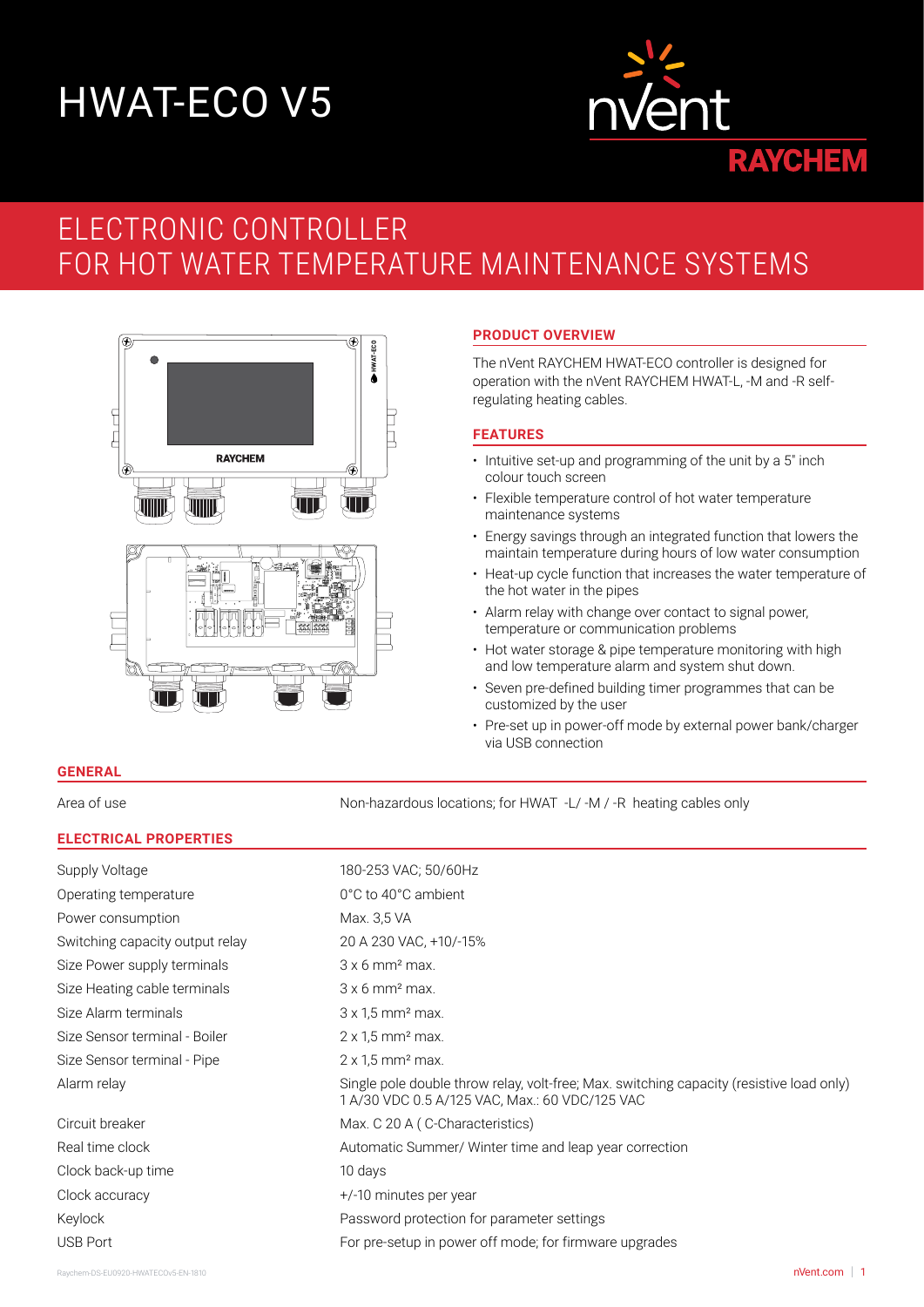# **ENCLOSURE**

| <b>Dimensions</b>        | 210 mm x 90 mm x 85 mm                             |
|--------------------------|----------------------------------------------------|
| Ingress protection class | $IP54$ – indoor use only                           |
| Enclosure material       | Polycarbonate                                      |
| Mounting option          | Mountable DIN RAIL, 35 mm                          |
| Cable entries            | 2 x M25 and 2 x M20 (1 Blanking plug for 2nd. M20) |
| Storage temperature      | $-20\degree$ C to $+50\degree$ C                   |
| Flammability class       | DIN EN 60730/VDE 0631-1                            |
| Weight                   | 990 g                                              |
|                          |                                                    |

1. Touch screen: size 5" resistive

3. M25 Gland: Power cable 4. M25 Gland: Heating cable

2. LED Green: Power to heating cable Blinking: Error/Warning message

5. M20 Gland: Sensor Hot water storage/Sensor Pipe/external alarm

# **TYPICAL ENCLOSURE DIMENSIONS AND MODULE LAYOUT**

| $\hat{2}$ |                |   | Œ<br>HWAT-ECO |
|-----------|----------------|---|---------------|
| ඹ         | <b>RAYCHEM</b> |   | Ē             |
|           |                |   |               |
|           |                | 5 | 5             |

# **PROGRAMMING**

| <b>PROGRAMMING</b>       |                                                                                                                                       |                                                          |  |
|--------------------------|---------------------------------------------------------------------------------------------------------------------------------------|----------------------------------------------------------|--|
| Selectable temperatures  |                                                                                                                                       | 37°C up to 65°C in 24 blocks of 1 hour per day           |  |
| Default programmes       | 7 built-in building specific programmes, editable                                                                                     |                                                          |  |
| Timer                    | Programme can be modified in steps of one hour. Following operation modes are<br>selectable: OFF, ECONOMY, MAINTAIN and HEAT-UP CYCLE |                                                          |  |
| <b>SENSOR</b>            |                                                                                                                                       |                                                          |  |
| Temperature sensor type  | NTC 2 KOhm / 25°C, 2-wire                                                                                                             |                                                          |  |
| Sensor tip dimensions    | Ø 5 mm; length 20 mm                                                                                                                  |                                                          |  |
| Sensor cable length      | 3 m; cable extension up to 100 m, cross section extension cable: 2 x1,5 mm <sup>2</sup>                                               |                                                          |  |
| Temperature range        | $0^{\circ}$ C to 90 $^{\circ}$ C                                                                                                      |                                                          |  |
| Sensor data              | <b>Temperature</b>                                                                                                                    | Resistance                                               |  |
|                          | $40^{\circ}$ C                                                                                                                        | 1211 Ohm                                                 |  |
|                          | $45^{\circ}$ C                                                                                                                        | 1033 Ohm                                                 |  |
|                          | $50^{\circ}$ C                                                                                                                        | 884 Ohm                                                  |  |
|                          | $55^{\circ}$ C                                                                                                                        | 762 Ohm                                                  |  |
|                          | $60^{\circ}$ C                                                                                                                        | 658 Ohm                                                  |  |
|                          | $65^{\circ}$ C                                                                                                                        | 571 Ohm                                                  |  |
| <b>MONITORING</b>        |                                                                                                                                       |                                                          |  |
| Boiler temperature alarm | High temperature alarm/cut                                                                                                            | Adjustable range:<br>maintain temperature to 65°C or OFF |  |

Low temperature alarm / cut Adjustable range:

Low temperature alarm and all all all all all and a Adjustable range:

Pipe temperature alarm and High temperature alarm/cut Adjustable range:

Sensor alarm Sensor open circuit

Heating cable connection Heating cable open circuit

Sensor short circuit

maintain temperature to 37°C or OFF

maintain temperature to 65°C or OFF

maintain temperature to 37°C or OFF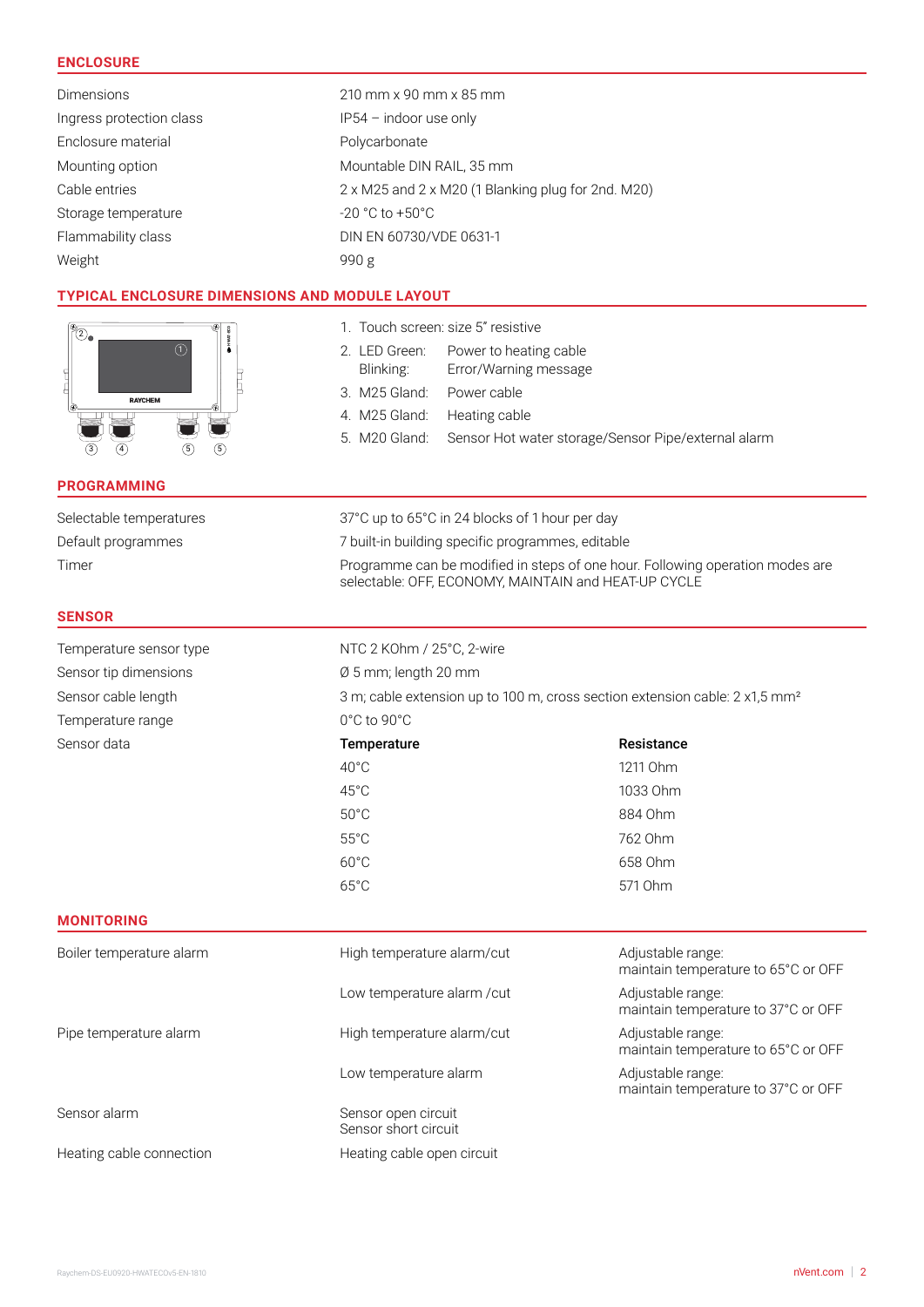#### **MEMORY**

Clock back-up time 10 days

Parameters **All parameters are stored in nonvolatile memory, except date and time** 

# **APPROVALS**

Approvals CE, VDE, RHOS, WEEE

Electromagnetic Compatibility (EMC) EN 61000-6-1: 2007; EN 61000-6-3:2007 + A1:2011

## **ELECTRICAL SCHEME**



#### **ORDERING DETAILS**

| In package     | Control unit, Din-rail, 1 Line sensor |
|----------------|---------------------------------------|
| Weight         | 990 g                                 |
| Part number    | 1244-019897                           |
| Catalog number | HWAT-ECO                              |

#### **ACCESSORY**

| Catalogue description | Pipe sensor | Power bank  |
|-----------------------|-------------|-------------|
| Part number           | 1244-015847 | 1244-020365 |

**Important:** The Raychem HWAT-ECO controller is for use with the Raychem HWAT- heating cables only. The warranty and system listing will be invalidated if the HWAT-ECO controller is used with other heating cables.